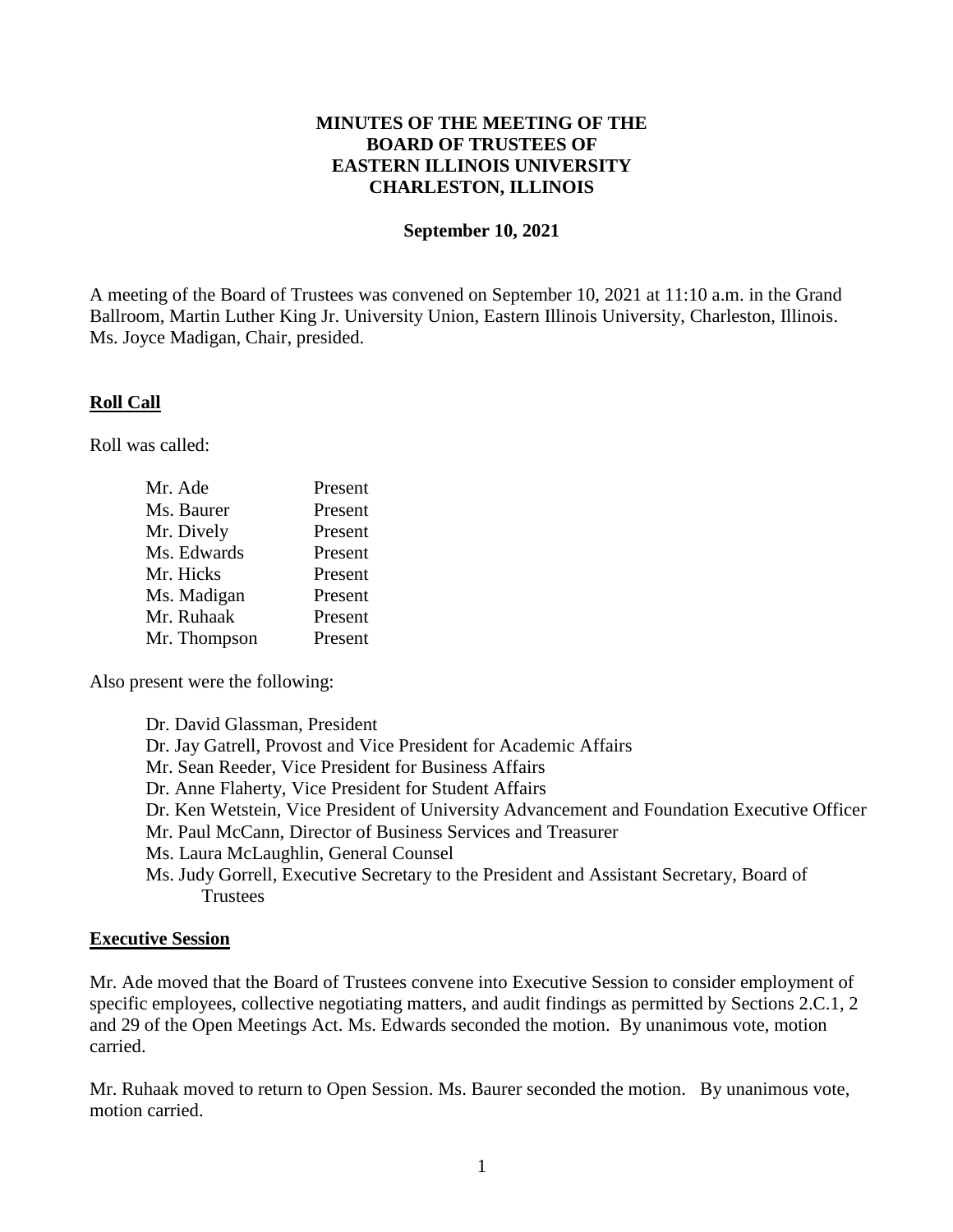# **Information Items**

# **Report from Board Chair**

Chair Madigan welcomed everyone, and she spoke briefly about 9-11 and the impact it had on all of us. She shared a poem with us, "Life is Messy."

## **Committee Reports**

### Executive/Planning Committee

Dr. Glassman reported that not much is going on in Springfield. Josh Norman talked about the enrollment numbers for fall. Laura McLaughlin talked about successor agreements from the two AFSCME units on campus that will be brought to the Board this afternoon as an action item. She also talked about the proposed revision to Board Regulations II.7.e. that is on the agenda this afternoon as a first reading. Mr. Glassman talked about the Naming Committee recommendation for Douglas Hall. The Statement on Board Responsibilities for Intercollegiate Athletics is on the agenda this afternoon for Board approval.

#### Finance/Audit Committee

Trustee Hicks reported that Paul McCann discussed the FY21 Line Item Status Report. The committee discussed the FY21 Audit Update, the FY20 Audit, exploring refinancing, and the purchase approval. The Board received the FY21 Internal Audit Annual Report. The board also received and update of the Internal Auditor Search.

### Academic and Student Affairs Committee

Dr. Flaherty provided an update on COVID, in light of Governor Pritzker's EO issued on August 26, 2021. SHIELD testing is being done on campus Monday-Thursday. Dr. Flaherty provided information about the Welcome Weekend 2021, and each trustee received a copy of the Welcome Weekend booklet. She discussed the Chief of Police search process. Candidates will come to campus for interviews in early-mid October.

Dr. Gatrell distributed copies of the report outlining the University's HLC Quality Initiative Proposal. The purpose of this initiative, Diversifying Eastern Faculty and Staff for Student Success, is to increase student success by increasing the racial diversity of Eastern's faculty and staff to levels that are representative of the increasing racial diversity in our student population. Dr. Gatrell dispersed a handout with data related to Fall 2021 class modalities. Of all Fall 2021 course sections, 64.4% are face-to-face, 9.1% are hybrid, and 26.5% are online. Students and faculty are excited to be back to traditional classroom settings. In-person learning is central to EIU's brand, central to the relationship building and mentoring that defines us.

### University Advancement and Alumni Relations Committee

VP Wetstein gave an update on fundraising: an increase of 3% year over year of donors, a 15% increase of new donors year over year, more than \$4.2M in cash gifts, Alumni Assn. memberships have grown for three years, but Alumni giving is down for second year in a row, and Board giving rate was 100% for FY2021.

Alumni Services sponsored a Cards game on 8/1 and an event at EIU vs. USC football game. Upcoming events: An event in Urbana, a CUBS game4 on 9/25, Effingham in October, and Homecoming in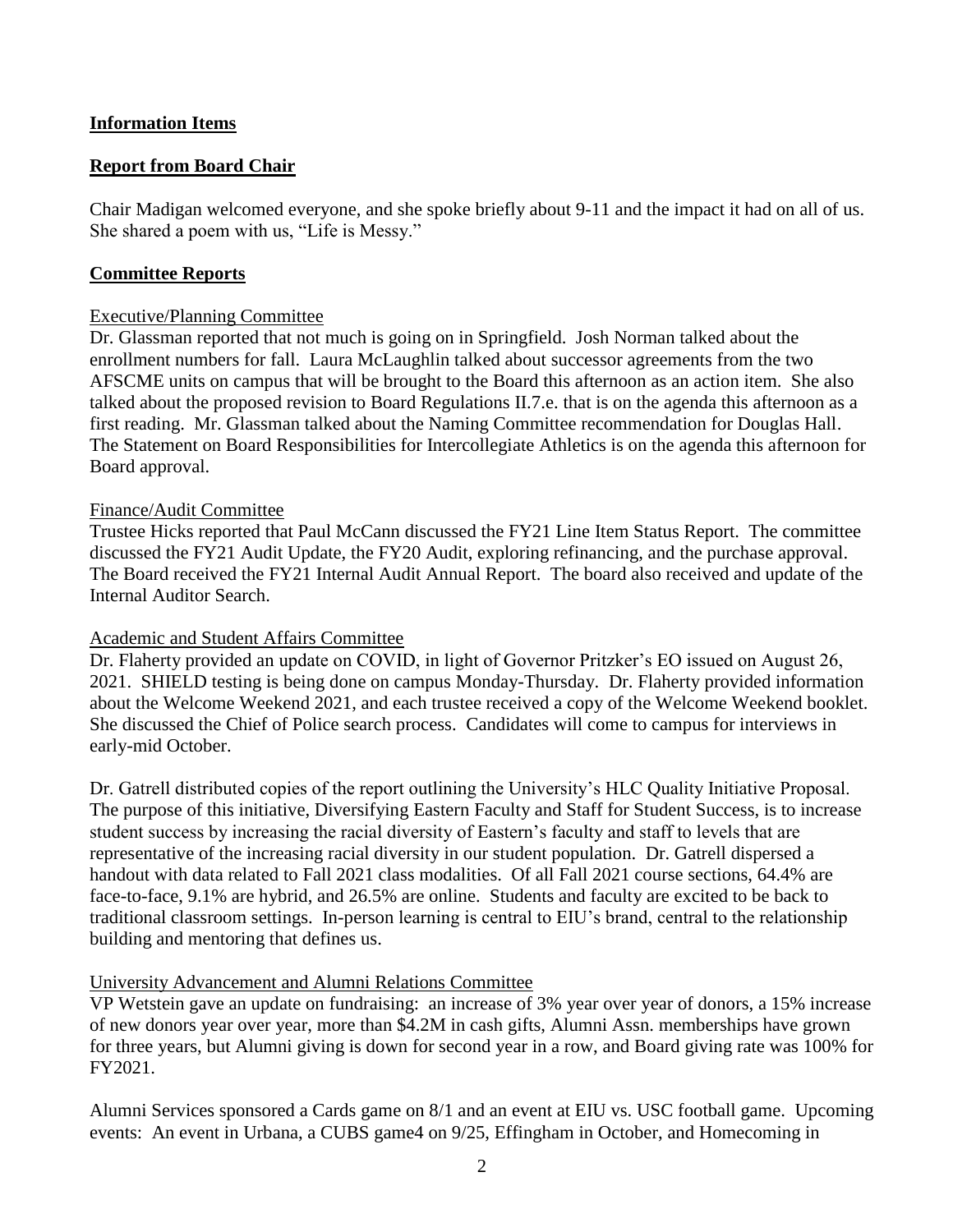October. Alumni Assn. Granted \$77,500 to campus departments for strategic needs over last several months. Chris Swing is President for the current fiscal year. Recent issue of *Forever EIU* went out last month.

The next meeting of the EIU Foundation is October 22. Events include the Heritage Society Dinner with 50<sup>th</sup> Class Reunion and the Tribute event on October 22.

Board Regulations – No report.

# **Action Items**

- 1. Ms. Edwards moved to approve the minutes of the Board Meeting on June 25, 2020, the Board Retreat on June 26, 2021, and the special Board meeting on July 15, 2021. Ms. Baurer seconded the motion. By unanimous vote, motion carried.
- 2. Mr. Thompson moved to review and complete the Ohio Valley Conference Governing Board Certification Form for Academic Year 2021-22. Ms. Baurer seconded the motion. By unanimous vote, motion carried.
- 3. Mr. Ade moved to approve the purchase of a Media Production and Newsroom Management System from Conference Technologies Inc. at a cost of \$685,658.78. The initial term of the agreement shall be for three years, beginning upon full execution of the contract. The contract provides the University with two additional three-year options to renew the software license and maintenance identified as Renewal Option 1 and 2. The source of funds is Grant Funds. There were no available BEP vendors for this purchase. Mr. Hicks seconded the motion.

Roll was called and the vote was as follows:

| Mr. Ade      | Yes |
|--------------|-----|
| Ms. Baurer   | Yes |
| Mr. Dively   | Yes |
| Ms. Edwards  | Yes |
| Mr. Hicks    | Yes |
| Mr. Ruhaak   | Yes |
| Mr. Thompson | Yes |
| Ms. Madigan  | Yes |
|              |     |

Motion carried.

- 4. Proposed Revision to Board of Trustee Regulation Section II.7.e Holidays. (First Reading) This item will be placed on the agenda of the November 12, 2021 Board meeting as an action item.
- 5. Mr. Ruhaak moved to approve the AFSCME BSW/Food Service Local 981, Successor Agreement. AFSCME ratified the tentative agreement on September 2, 2021. The agreement is effective September 15, 2020, through September 14, 2023. There are approximately 110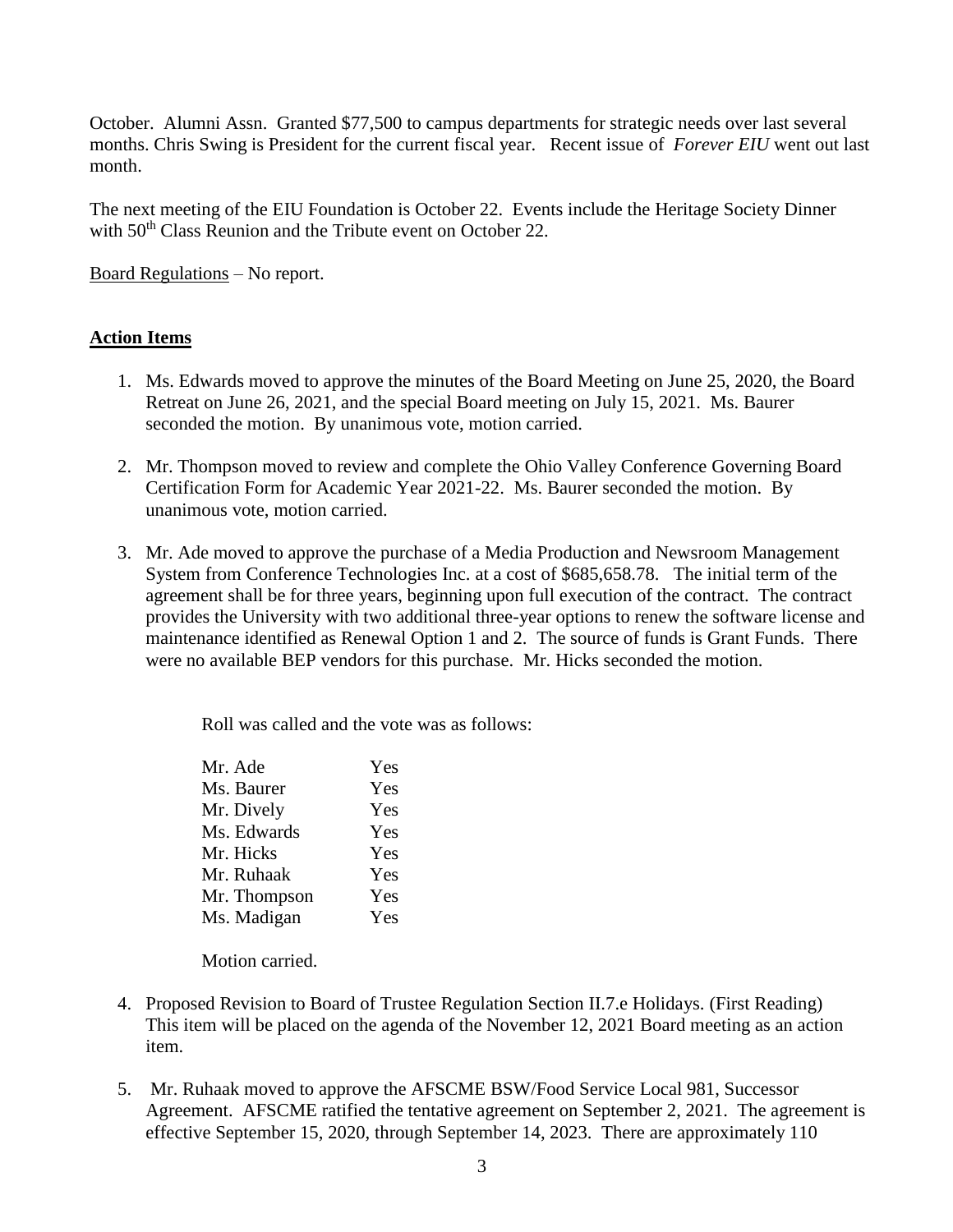employees in the bargaining unit. Estimated cost of the increases: 1.5% effective September 15, 2020, 1.25% effective September 15, 2021, and 1.25% effective September 15, 2022. Year one also includes a \$150 lump sum payment not added to the base wages. Total cost for three years is \$186,590. Mr. Thompson seconded the motion.

Roll was called and the vote was as follows:

| Mr. Ade      | Yes |
|--------------|-----|
| Ms. Baurer   | Yes |
| Mr. Dively   | Yes |
| Ms. Edwards  | Yes |
| Mr. Hicks    | Yes |
| Mr. Ruhaak   | Yes |
| Mr. Thompson | Yes |
| Ms. Madigan  | Yes |
|              |     |

Motion carried

6. Ms. Baurer moved to approve the Contract Renewal and Successor Agreement, AFSCME Clerical/Technical Local 981. AFSCME ratified the tentative agreement on September 2, 2021. The agreement is effective July 1, 2020, through June 30, 2023. There are approximately 77 employees in the bargaining unit. Estimated cost of the increases: 1.5% effective July 1, 2020, 1.25% effective July 1, 2021, and 1.25% effective July 1, 2022. Year one also includes a \$150 lump sum payment not added to the base wages. Total cost for three years is \$114,038. Ms. Edwards seconded the motion.

Roll was called and the vote was as follows:

| Mr. Ade      | Yes |
|--------------|-----|
| Ms. Baurer   | Yes |
| Mr. Dively   | Yes |
| Ms. Edwards  | Yes |
| Mr. Hicks    | Yes |
| Mr. Ruhaak   | Yes |
| Mr. Thompson | Yes |
| Ms. Madigan  | Yes |
|              |     |

Motion carried

#### **Information Items (continued)**

#### **President's Report**

Dr. Glassman will be asking the University Naming Committee to convene to consider names collected for the renaming of Douglas Hall. The recommendation from the Committee will be forwarded to the President, in turn to President's Council and ultimate the decision will reside with the Board of Trustees.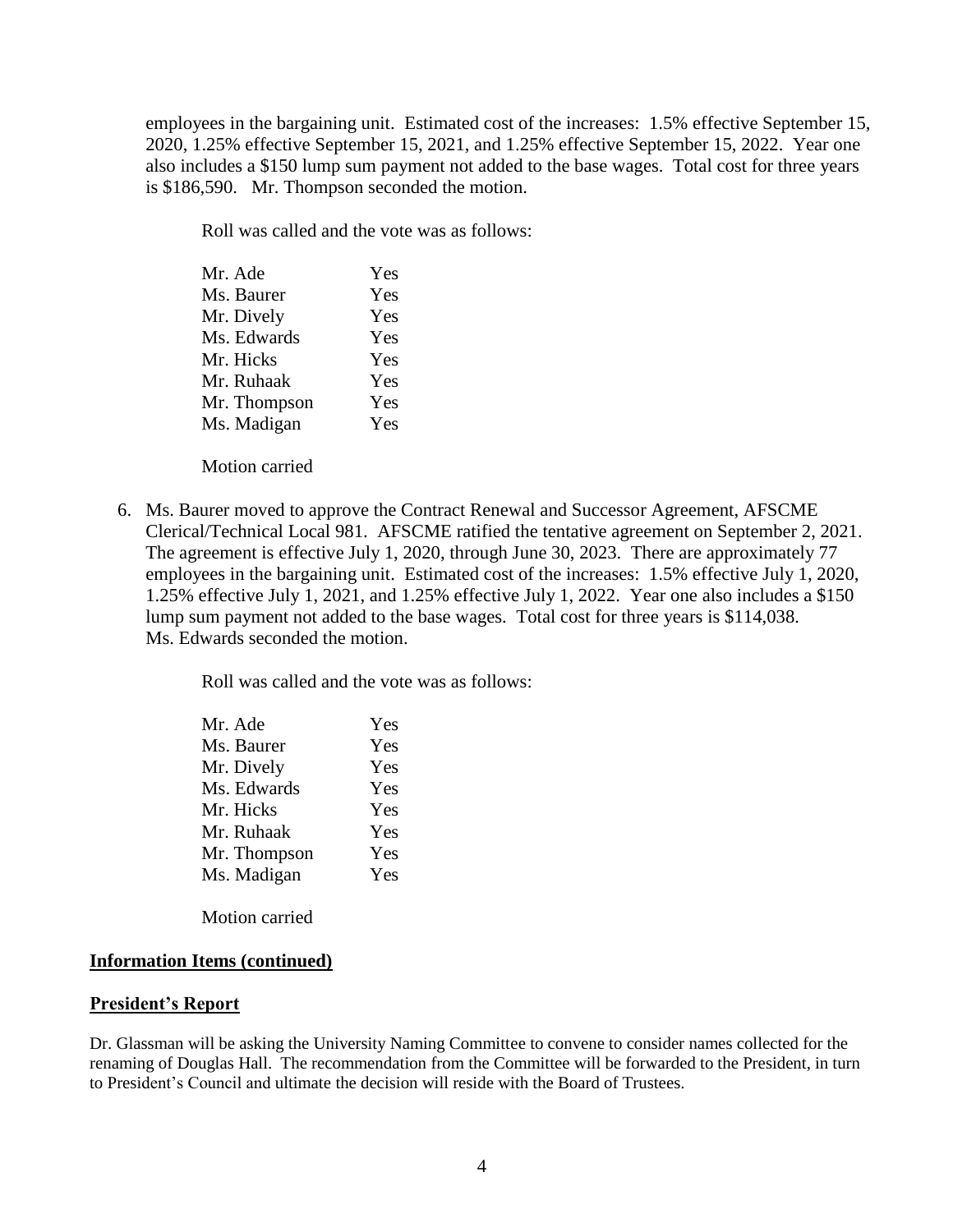Dr. Glassman introduced Mr. Tom Michael who presented the Intercollegiate Athletic Report and Dr. Shawn Peoples who presented the Title IX Overview.

# Intercollegiate Athletics Report

Athletic Director, Mr. Tom Michael, gave a report about the student athletes and the drastic shifts that has come about since the pandemic. Their mission and goal is to bring student-athletes to EIU for them to earn their degree, participate in a championship-level program, and leave EIU much better people and more prepared to be successful when they enter the real world. The athletic department is grateful to have been able to resume all 20 sports during the spring semester by utilizing the SHEILD testing offered on campus.

It has been stressed that the student-athletes and staff get vaccinated in order to maintain good health and continue to compete at the highest level. As of that day, the athletics staff is over 90% vaccinated and the student athletes are 72% vaccinated, with an anticipated increase being close to 80% by October 1. Over the past three semesters the teams have done very well academically. In fall 2020, the combined GPA for all 20 sports was 3.48, which is a new record high. In spring 2021, the combined GPA for all 20 sports was 3.41, 80% of student athletes had a GPA of 3.0 or higher, and there were 122 student athletes who earned a perfect 4.0 GPA.

The past year consisted of some head coaching changes: Marty Simmons as the new Men's Basketball coach, Ross Sons as the new Women's Tennis coach, Keith Roberts is the new coach for Track & Field/Cross Country, and Tyler Donges is the new swimming coach. The new staffing is an opportunity for the programs to improve, because each of the new coaches are better now than ever before.

The athletic programs have been very successful despite the inconveniences due to COVID. The men's Track & Field won the Outdoor Championship we had the opportunity to host. Both the men's and women's teams had qualifiers for the NCAA Regional, which Adam Swanson was able to compete in the Finals in Eugene, OR. The men's Cross Country team won the OVC Cross Country Championship, crushing the 14 consecutive championship winner Eastern Kentucky. In August, it was also announced that Beach Volleyball will be the 21<sup>st</sup> D1 sport to be added to Intercollegiate Athletics. The current coaches and students participating in court volleyball will make up the beach volleyball roster. This is a cost-neutral sport, but the benefits for the volleyball program should be significant.

# Title IX Overview

In the overview, Dr. Shawn Peoples outlined how Title IX, which has banned sex discrimination in schools since 1972, covers every aspect of federally funded educational programs including: access to higher education, athletics, education for pregnant and parenting students, sexual harassment, and sexual assault. This overview also gave information on gender equity in athletics, full and effective accommodation of interests and athletic abilities, interests and abilities intercollegiate sports equity survey, sexual harassment/relationship and interpersonal violence education and prevention, compliant procedures, complaint/disciplinary procedures, reporting and training requirements, preventionadditional training information, prevention and awareness, and resources.

# **Reports from Constituencies**

Faculty Senate – Mr. Todd Bruns reported that Faculty Senate met for the first time on August 31, 2021. The meetings will be face to face, but an online option will be provided for senators unable to attend in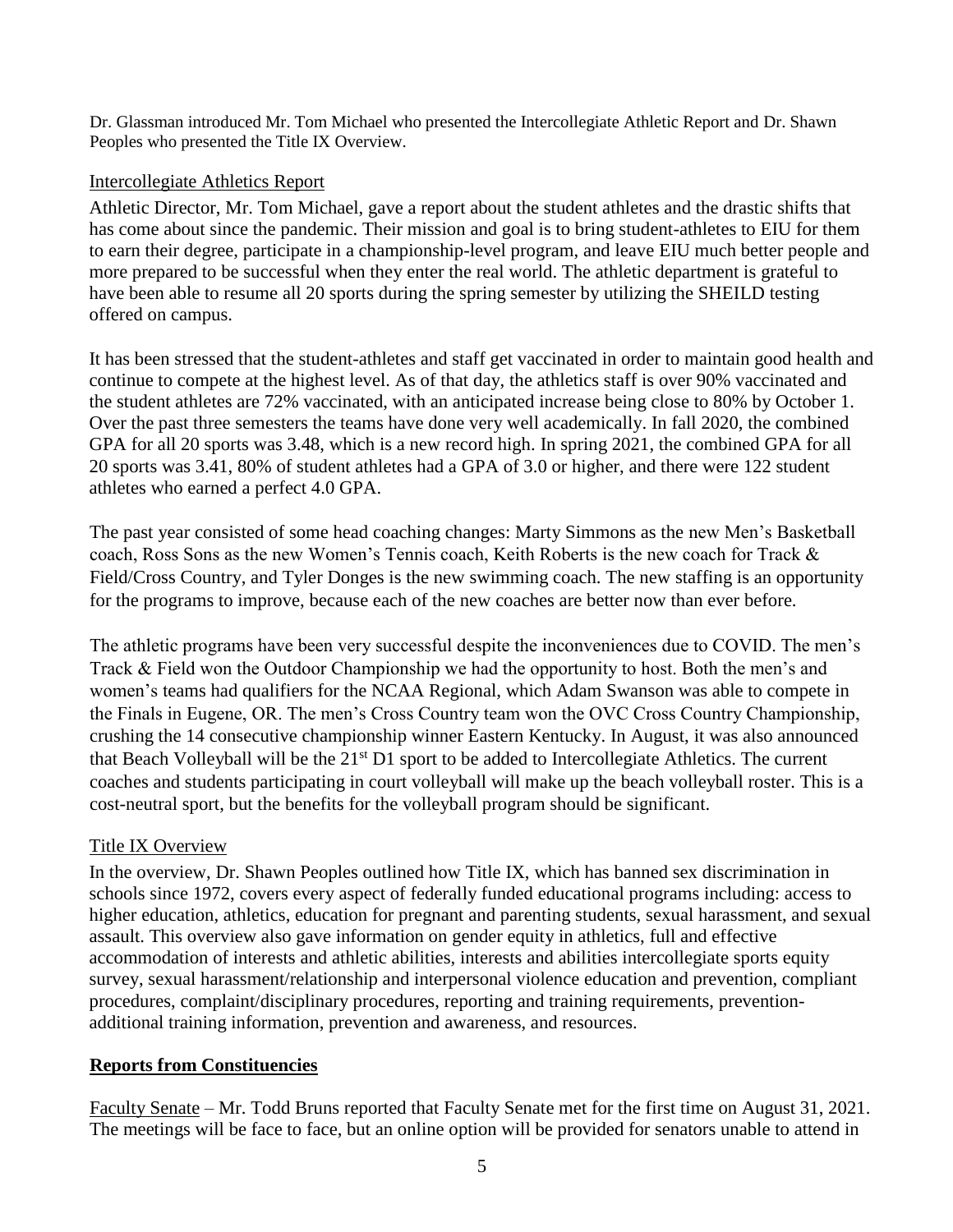person. At the September meeting the Senate approved a proposal combining the Library Services, Faculty Development, and Innovation advisory boards. Subcommittees for the year were organized, and the Senate issued a call for nominees for the Clay Mendez Service Awards. The Senate will be discussing potential themes of investigation this year, and focus on strengthening a sense of faculty culture, exploring ways the faculty body can support each other in teaching, research, and service.

Staff Senate – Mr. Jody Stone introduced himself and his role as Chair of Staff Senate. Mr. Stone commented that the staff is suffering from COVID fatigue. The Senate supported the Blue-B-Que and continues to pursue ways to boost staff morale.

# Student Government – No report

### **Summary of Purchases \$100,000 - \$249,999**

| <b>Vendor</b>                      | <b>Type of Purchase</b>                                                 | <b>Bids</b> | <b>Amount</b> |
|------------------------------------|-------------------------------------------------------------------------|-------------|---------------|
| Mesirow Insurance Services, Inc.   | University Property Insurance                                           | (A)         | \$481,917.40  |
| Konica Minolta Inc.                | Copiers (Price per Copy)                                                | (B)         | \$200,000.00  |
| <b>Public Broadcasting Service</b> | <b>Membership Dues</b>                                                  | (C)         | \$200,000.00  |
| <b>Ohio Valley Conference</b>      | Funding for Arbiter System                                              | (C)         | \$185,000.00  |
|                                    | Quality Custom Distribution Service Edibles and Non-edibles Chick-Fil-A | (D)         | \$150,000.00  |
| <b>Mythics</b>                     | Oracle Enterprise Maintenance                                           | (E)         | \$135,321.74  |
| D <sub>2</sub> L <sub>Ltd</sub> .  | D2L Software License                                                    | (F)         | \$132,045.18  |

(A) IPHEC Contract #2101; Exempt per V.B.1.d. of Board Regulations

(B) Sole Source #CED2301

(C) Exempt per Illinois Procurement Code

(D) Exempt per V.B.1.d. of Board Regulations

(E) IPHEC Contract #1807; Exempt per V.B.1.d. of Board Regulations

(F) IPHEC Contract #1803; Exempt per V.B.1.d. of Board Regulations

# **FY 2021 Deposit and Investment Report**

For the quarter ending June 30, 2021: Operating Funds Investment Performance – The University had an average daily investment balance of \$61,945,791.63 and a net average daily balance of \$60,287,330.61. The annualized average yield was 0.05 percent. Endowment Funds Investment Performance – The Portfolio Market Value as of June 30, 2021 was \$6,424,730.94. For the fiscal year ending June 30, 2021: Operating Funds Investment Performance – The University had an average daily investment balance of \$57,738,288.03, and a net average daily balance of \$55,586,091.36. The annualized average yield was 0.08 percent. Endowment Funds Investment performance – The Portfolio Market Value as of June 30, 2021 was \$6,424,730.94.

# **University Highlights**

University Highlights were provided as well as spotlight events around campus, student/faculty/staff/alumni honors and achievements, athletic events and honors.